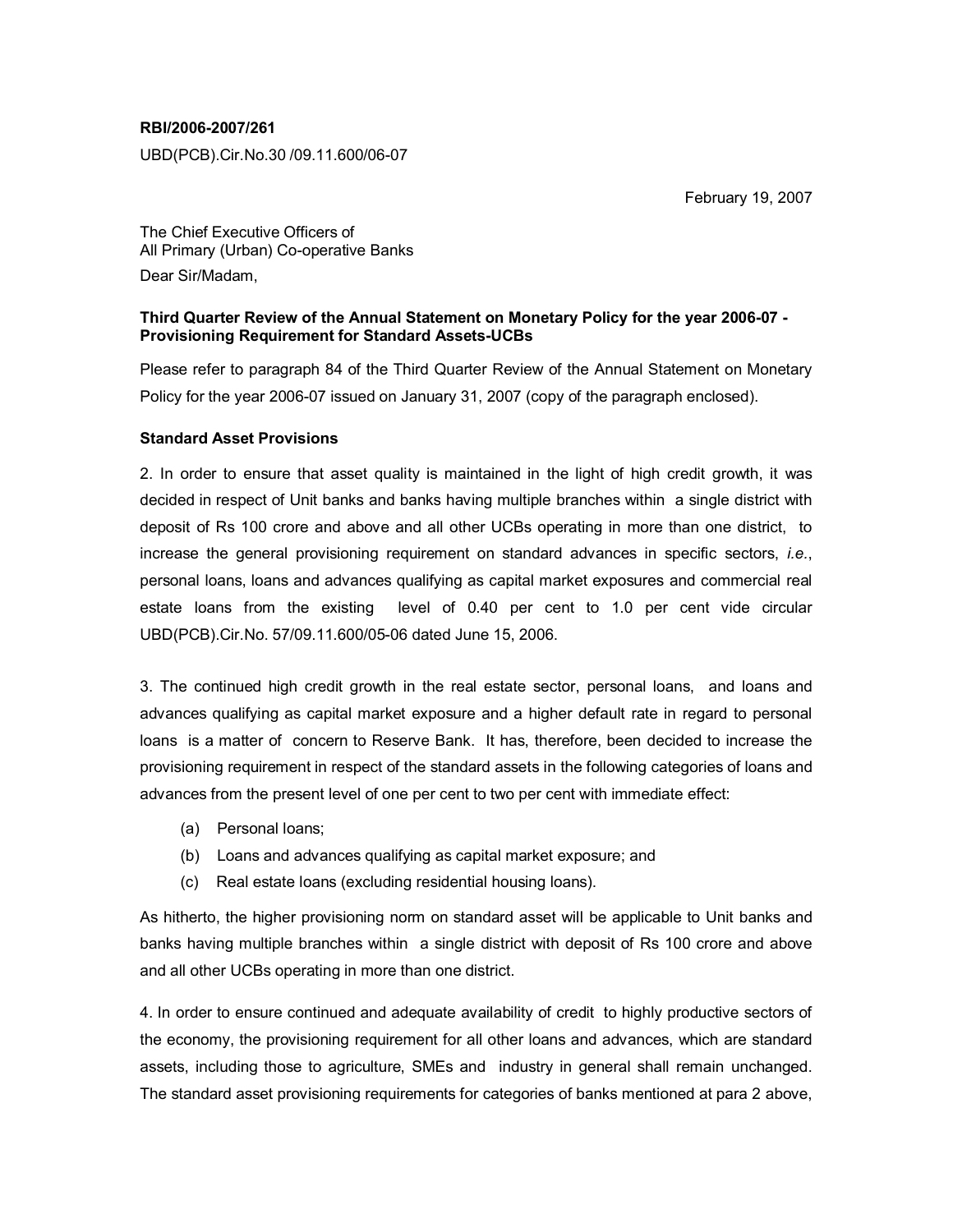after the above changes, are summarised below. As hitherto, these provisions would be eligible for inclusion in Tier II capital for capital adequacy purposes to the permitted extent.

| Sr.<br>No. | <b>Category of standard asset</b>                                                                                                                                        | Rate of<br>provisioning |
|------------|--------------------------------------------------------------------------------------------------------------------------------------------------------------------------|-------------------------|
| (a)        | Direct advances to agricultural and SME sectors                                                                                                                          | 0.25%                   |
| (b)        | Personal loans, Loans and advances qualifying as capital<br>market exposures, Commercial real estate loans and loans<br>and advances to systemically important NBFCs-ND. | 2.00 %                  |
| (c)        | All other loans and advances not included in (a) and (b)<br>labove                                                                                                       | 0.40%                   |

5. It has also been decided to increase the provisioning requirement for loans and advances in the standard assets category to Non-Deposit Taking Systemically Important Non-Banking Finance Companies (NBFC- ND -SI) from 0.40 per cent at present to two per cent with immediate effect. In terms of paragraph 16(A)(i) of our circular DNBS.PD/ CC.No.86/ 03.02.089/ 2006-07 dated December 12, 2006, a Non-Deposit Taking NBFC with an asset size of Rs.100 crore or more as per the last audited balance sheet is considered as a NBFC-ND-SI. It has also been decided to increase the risk weight for all exposures to NBFC-ND-SI to 125 % from the present level of 100 % with immediate effect.

6. Please acknowledge receipt to the Regional Office concerned of Reserve Bank of India.

Yours faithfully,

(N.S.Vishwanathan) Chief General Manager-In-Charge